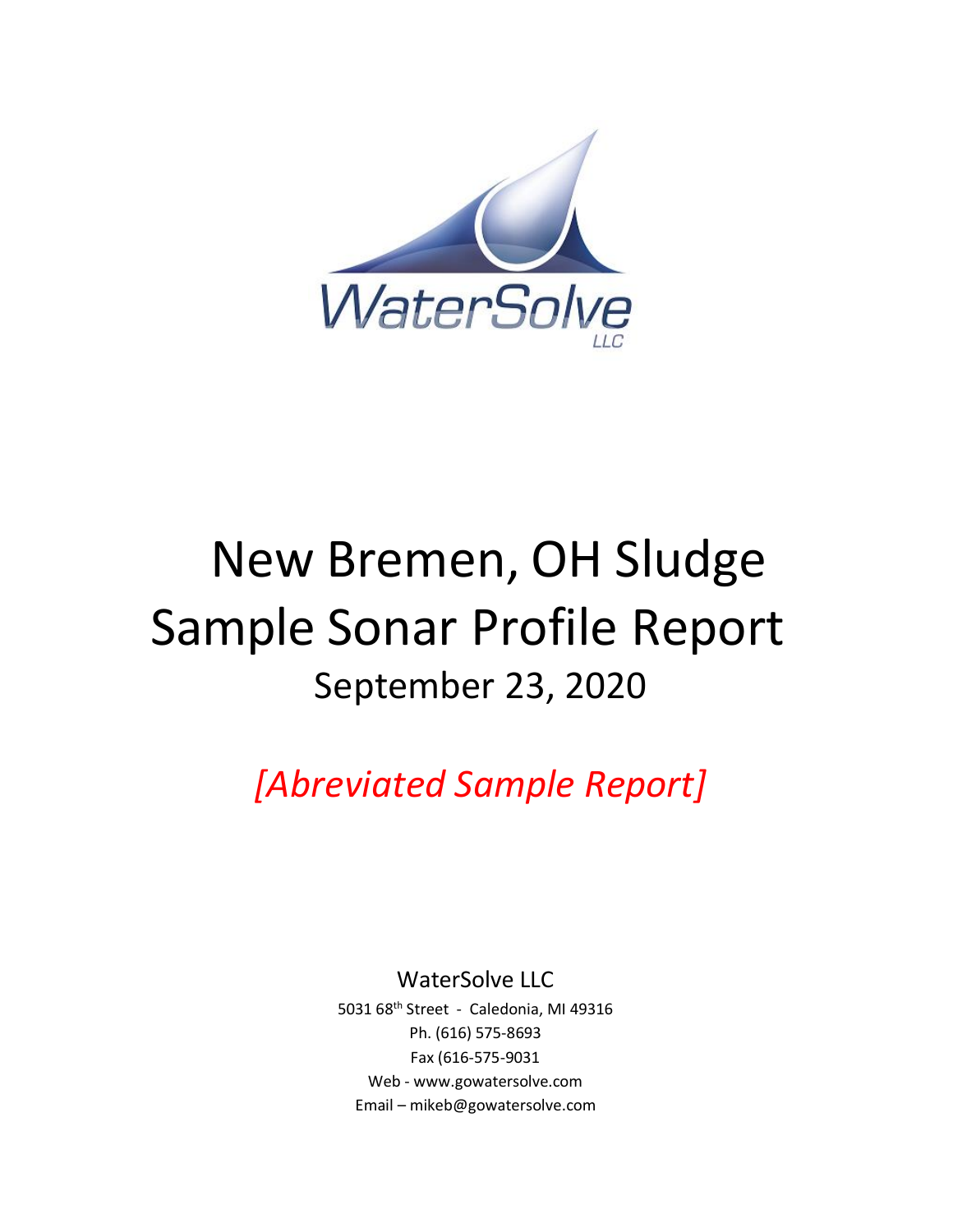# **Facility Evaluation:**

On September 23, 2020, WaterSolve LLC, conducted a sludge survey at the New Bremen waste water facility's four lagoons. Data was collected with a remote-controlled boat retrofitted with a sonar device that gathers a depth data point every second (four to six feet apart), and is saved to an onboard SD Memory Card. WaterSolve physically confirmed the sonar data information via a small two-man boat and a sludge judge device to compare the sludge depths and total depth of the lagoon. The precision of the data results from the sonar software, along with the measurement of the lagoons, is paramount for an accurate survey.

The data collected from the SD Card is downloaded into the proprietary sonar software program that generates the average water depth and sludge/solids depths. The program provides total volume of the water and the sludge/solids of each lagoon. The purpose of the survey is to explore and document the accumulation of the sludge/solids deposited in the lagoon system for a management plan or any changes/upgrades to the facility.

## **Sonar Analysis:**

For the purposes of trimming this report down, it should be understood that a total of four separate lagoons were surveyed. The different colors mapping the graph indicate where the water depth is to the top of the sludge; everything below the color indications is the sludge down to the bottom total depth.

Cell 1A solids were approximately 40% of the total volume with heavy amounts next to the curtain dividing the cells.

Cell 1B solids were also approximately 40% of the total volume.

Cell 2A solids were approximately 20% of the total volume.

Cell 2B solids were 35% of the total volume.

| <b>RESULTS</b>         | <b>CELL 1A</b> | <b>CELL 1B</b> | <b>CELL 2A</b> | <b>CELL 2B</b> |  |
|------------------------|----------------|----------------|----------------|----------------|--|
| <b>TOTAL DEPTH</b>     | 12.8 ft.       | 12.8 ft.       | 12.2 ft.       | 12.5 ft.       |  |
| <b>DATA POINTS</b>     | 832            | 375            | 422            | 405            |  |
| <b>AVG LIQUIDS</b>     | $7.5$ ft.      | 7.81 ft.       | 9.86 ft.       | 7.95 ft.       |  |
| <b>AVG. SOLIDS</b>     | 5.3 ft.        | 4.99 ft.       | $2.34$ ft.     | 4.55 ft.       |  |
| <b>CU. FT. LIQUIDS</b> | 707,296        | 378,537        | 454,377        | 393,873        |  |
| <b>CU. FT. SOLIDS</b>  | 499,823        | 241,856        | 107,833        | 225,424        |  |
| <b>SOLIDS GAL.</b>     | 3,738,676      | 1,809,082      | 806,590        | 1,686,171      |  |
|                        |                |                |                |                |  |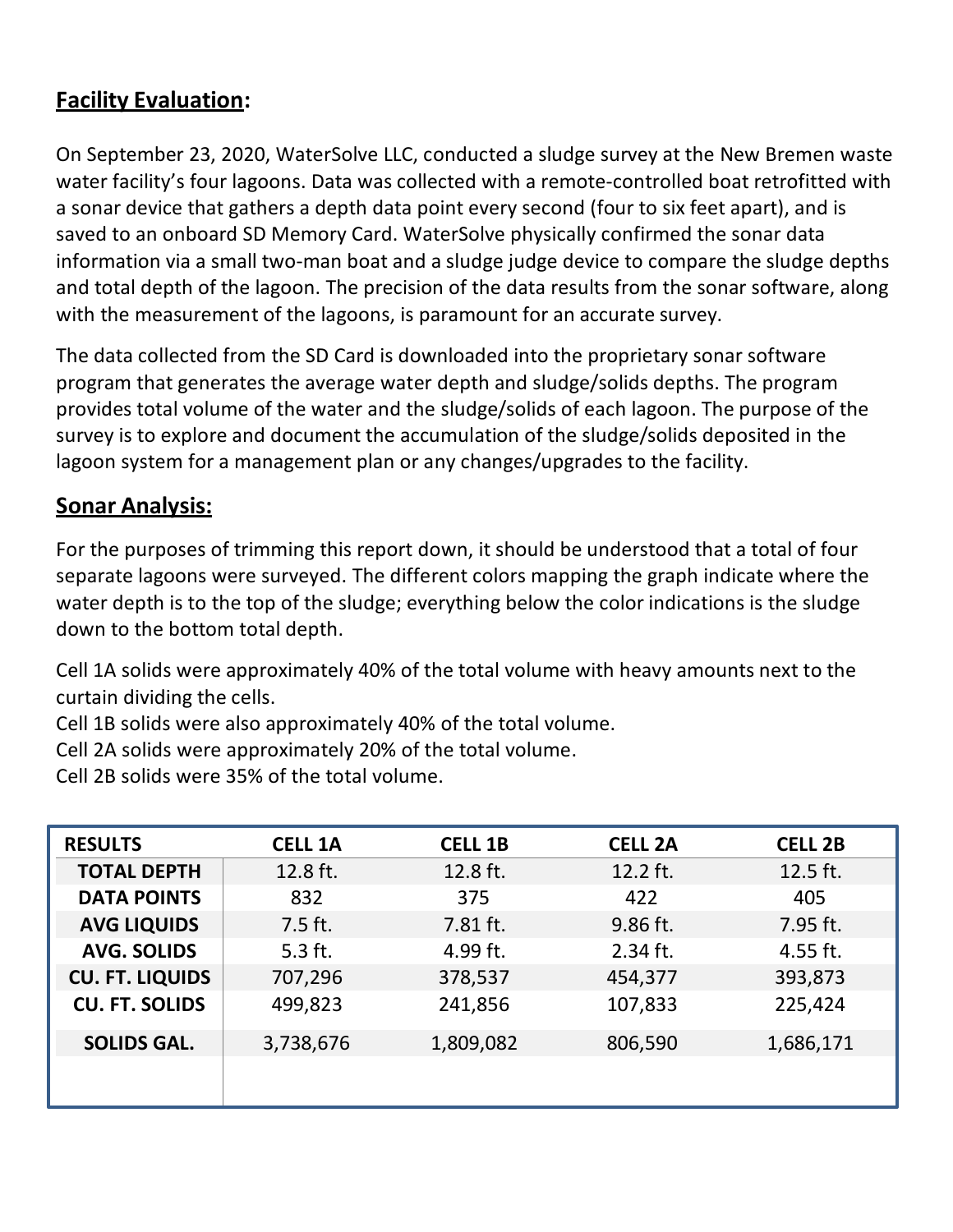### **Sonar Technology 30 Imagery**



# **Lab Report Total Solids and Volatile Solids in Cell 1A**

| <b>BRO</b><br><b>ABORATORIES ITS</b>                                                           | JKSID                                                                     |                                        | Brookside Laboratories, Inc.<br><b>Analysis Report</b> |                                    |                                                              |                                        | 200 White Mountain Drive<br>New Bremen, OH 45869<br>Phone: (419) 977-2766<br>Fax: (419) 977-2767 |
|------------------------------------------------------------------------------------------------|---------------------------------------------------------------------------|----------------------------------------|--------------------------------------------------------|------------------------------------|--------------------------------------------------------------|----------------------------------------|--------------------------------------------------------------------------------------------------|
| Client Number:<br><b>Client Name:</b><br>Consultant Name:<br>Date Collected:<br>Date Received: | 60067<br>Village of New Bremen<br>Home Office<br>09/23/2020<br>09/24/2020 |                                        |                                                        |                                    | Lab Number:<br>Location:<br>Description:<br>Sub Description: |                                        | VE0924007<br>0910-1A                                                                             |
| <b>TOTAL SOLIDS</b><br>TOTAL VOLATILE SOLIDS (TVS)                                             |                                                                           | % Dry<br><b>Basis</b><br>100<br>38.352 | % Wet<br><b>Basis</b><br>4.623<br>1.773                | lbs/Ton<br>Dry<br>2000<br>767.0400 |                                                              | <b>Ibs/Ton</b><br>Wet<br>92<br>35,4603 | <b>Ibs</b><br>$1000$ gal                                                                         |